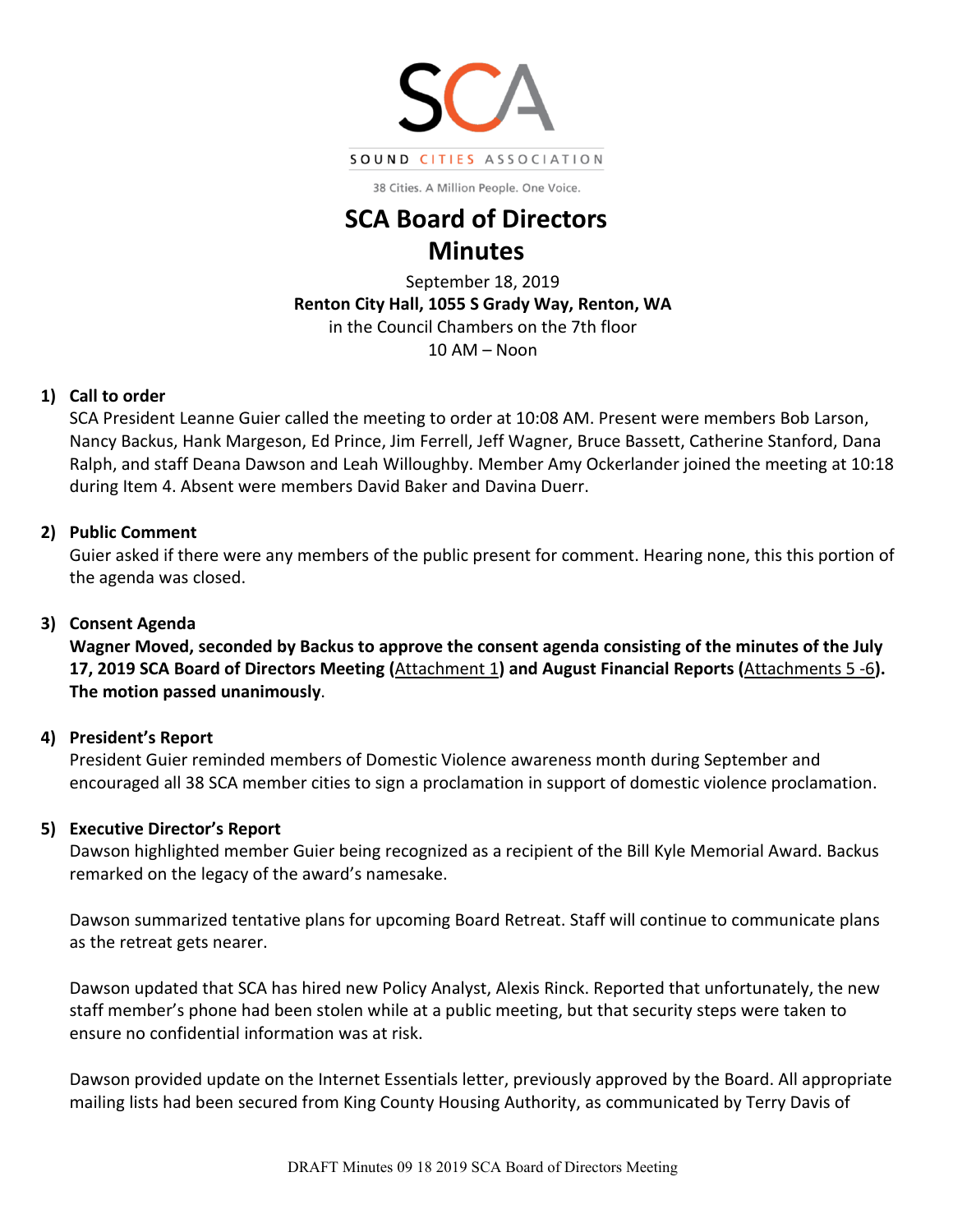Comcast. Date of the letter has been changed to October. Dawson asked for any questions or objections before this goes out. There were none.

Dawson reported on PIC Nominating Committee. Leanne Guier is stepping down from the committee; Chance LaFleur will be replacing her on the committee. This will be formally announced in October. Dawson asked that any questions regarding committees be communicated to SCA staff.

# **6) Board Discussion on Organizational Communication**

Members of the board discussed concern regarding internal communication within SCA, as raised by recent activity around proposed King County Homelessness Authority. President Guier began the discussion by asking Ferrell to summarize and speak on letters presented by Federal Way (Minutes Attachments A-B) Ferrell summarized the letters as regarding the manner by which he and his city were made aware of recent activity, including a press conference, and the perception that SCA had already adopted a position on the proposal. Ferrell addressed substantive concerns with the proposed homelessness authority, and noted the importance of the issue to cities.

Dawson acknowledged that more communication should have been done to ensure that all cities were aware of the press conference held by King County and Seattle. She noted that many briefings and discussions on the topic had been held at PIC and Board meetings, as well as an all SCA meeting that many members participated in on July 30, 2019. SCA has not adopted a position on the proposal, and Dawson expressed regret if there was a contrary impression. She noted that SCA members have been actively questioning the proposal, and SCA representatives working on the matter had been clear about this with Seattle and King County. Dawson welcomed the opportunity for a Board discussion on the importance of communication within the organization, and with external groups. She noted that this may also be an appropriate topic for a longer conversation at the upcoming SCA Board retreat.

Backus disagreed with certain aspects of Ferrell's categorization. She noted that she did not reference SCA at the press conference, and spoke in her capacity as Mayor of Auburn. She read aloud her prepared remarks from the press conference. (Minutes Attachment C) She noted that her statement did not suggest that SCA supported the proposal. Backus took issue with how Ferrell communicated his concerns, and suggested that in the future members bring concerns to the Board before making a letter public. Backus stated her intentions in participating in the press conference were to continue conversations, to be sure that all cities will be able to be involved in the discussion, and that the interests of all cities be best represented.

Prince stated that he was free to speak at a press conference as a Renton City Councilmember. He also noted that he, Backus, and Mayor John Chelminiak were appointed to represent SCA interests in negotiations over a proposed homelessness authority, and that the three have been endeavoring to represent the interests of SCA cities. They have consistently communicated that the current iteration of the proposal is not acceptable to SCA cities. Prince agreed that the optics of the press conference were not ideal.

The Board and staff all noted the importance of all cities sharing information via SCA about events like this in the future, so that there were no surprises.

Ralph noted that language used by non-SCA members at the press conference seemed to suggest that SCA was supportive of the proposal. This in turn led to questions and concerns from city residents.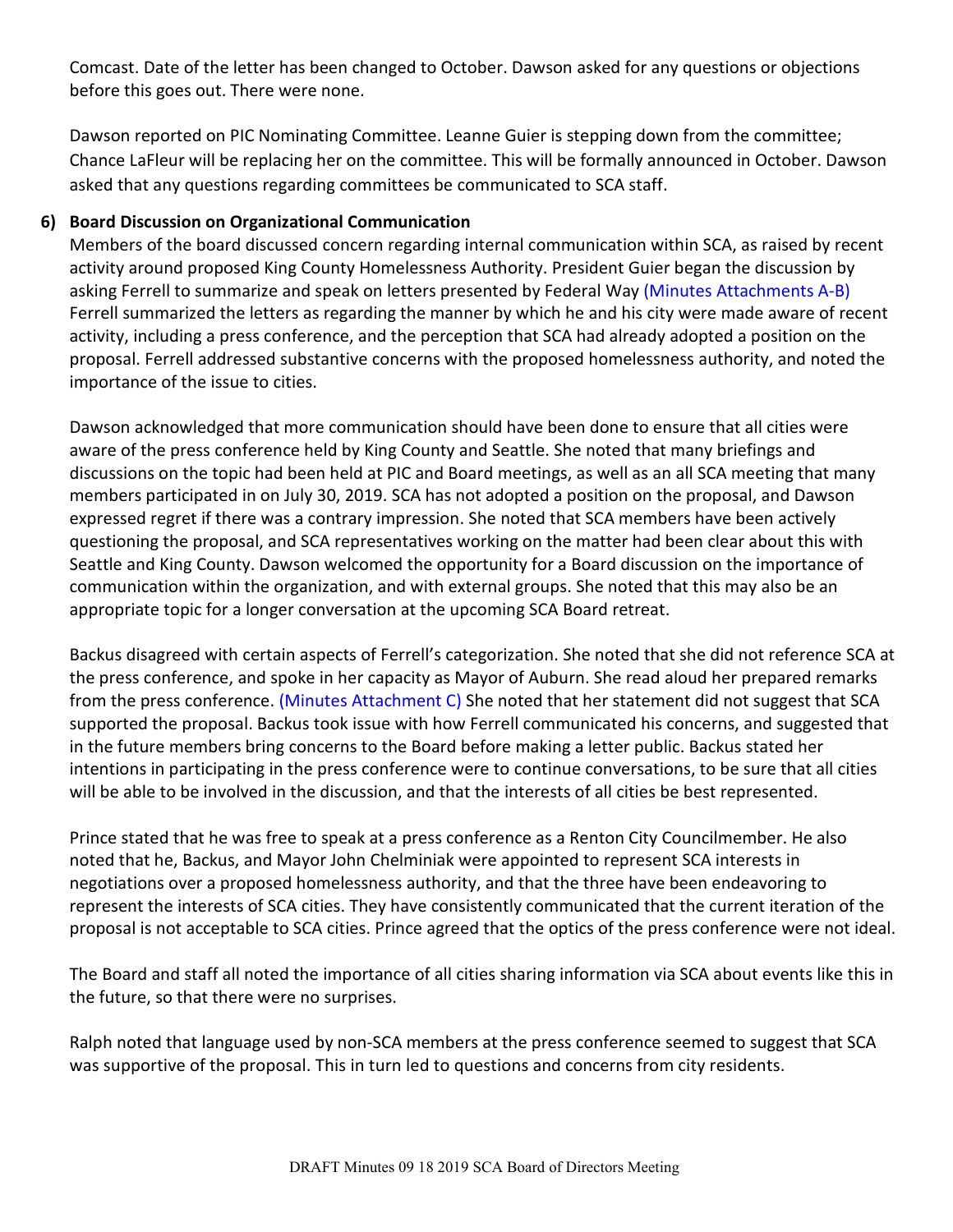Board members and staff concurred that there was a need for consistent communication, and sharing of information between SCA members. They agreed that further conversation on this point at the SCA retreat would be valuable. Guier expressed appreciation for the discussion and feedback, and looked forward to continuing constructive dialogue in the future.

Members agreed to discuss the substance of the proposed regional homelessness authority further under Item 10 on the agenda.

# **7) Staff Committee Appointments**

Dawson reported that there were two applicants for the PSRC Bicycle Pedestrian Advisory Committee and one applicant for the PSRC Regional Project Evaluation Committee, and summarized the application materials included in Attachments 3-4.

Ralph expressed support for applicant Erik Preston (Kent) to the PSRC Bicycle Pedestrian Advisory Committee. **Wagner moved, seconded by Prince to appoint Erik Preston as member and Doug McIntyre as alternate to the PSRC Bicycle Pedestrian Advisory committee**. **The motion passed unanimously.**

Larson expressed support for applicant Kamal Mahmoud (SeaTac) to the PSRC Regional Evaluation Committee. **Margeson moved, seconded by Larson to appoint Kamal Mahmoud as alternate to the PSRC Regional Evaluation Committee. The motion passed unanimously.**

# **8) Treasurers Report**

SCA Treasurer Hank Margeson summarized materials from the September 9, 2019 meeting of the Finance Committee (Attachments 5 -6) and highlighted Sponsorship Income to-date as being considerably more than budgeted in the adopted 2019 budget. Dawson added that talks were ongoing with potential sponsors and highlighted received grant from Challenge Seattle.

Dawson summarized 2018 tax-reporting issue, as discussed in previous meetings. Dawson updated on developments since the last Board Meeting: SCA received a letter from the IRS dated July 30, 2019 indicating that more time was needed to review. This was followed by a letter from the IRS dated August 26<sup>th</sup>, 2019, received via certified mail, indicating amounts due immediately. Dawson contacted the IRS on receipt of this letter on August 28, 2019 and confirmed an additional nine-week hold on interest and/or penalty. SCA will follow the IRS representative's recommendation to follow-up via phone call in eight weeks, should no communication be received from the IRS prior to this. Dawson was also advised by the IRS representative that there was a credit on the account in the amount of \$1,211.34, from the second quarter of 2017. It was indicated that a check had been mailed to SCA but returned. A new check for this credit cannot be reissued at this time, due to the current (pending) penalty on the account. It was agreed and confirmed between the representative and Dawson that the credit would remain on the account, pending resolution of the penalty matter. If the matter is resolved against SCA, the credit can be applied to the current penalty. If the matter is resolved in SCA's favor, a new check can be issued. Staff will bring another update to the October Board Meeting.

Dawson summarized the Draft 2020 Budget (Attachment 7). All income amounts were projected conservatively; Event Income was based on six events; interest Income was based conservatively off 2019 amounts and expected 2020 bank balances and interest rates. Membership Income was based on the proposed 2020 City Dues, provided to the Member Cities. Staff expenses show a lower budget than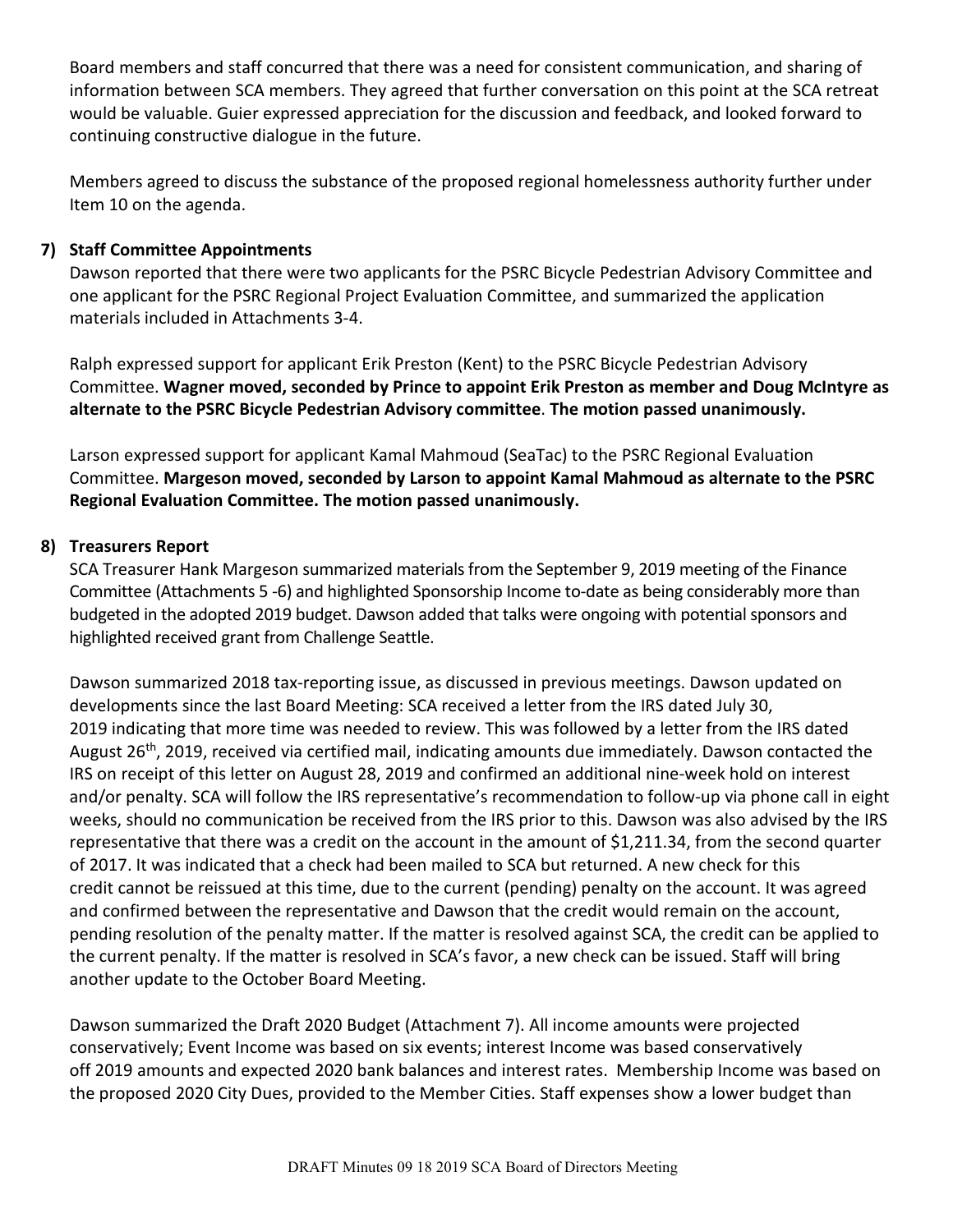2019, due to the staff change from Senior Policy Analyst to Policy Analyst. Office/Overhead includes incremental increases in rent and copier leases; both IT and Phone budget lines include some added budget for replacement of old equipment. Accounting budget was calculated with consideration of the underbudgeting for this area for 2019, as well as with consideration of bringing some currently outsourced functions of bookkeeping back in-house. Funds were added to the Consultants line for website project and records archival project. Some numbers included in the Draft Budget are preliminary, including Staff Benefits, as staff is waiting on official numbers. Tentative timeline for budget adoption includes sending a version of the Draft Budget to membership as a whole in October, and Board to take action in October. Dawson reminded that she will be out for the October Board Meeting. Willoughby will provide to members the most updated version of the Draft 2020 Budget that includes further breakdown of categories.

# **9) SCA Bylaws and Board Policies Committee Report**

Dawson summarized progress and reported that committee plans to meet again in the next few weeks. Handout was provided of current draft of amendments to Bylaws. Edits included are staff edits based on feedback from the Bylaws Committee. Dawson summarized the substantive changes: change of population of membership to 250k due to growing populations; and change of some language under the Officers Item. This includes an edit to the Secretary description, removing Executive Director from the description and replacing Member at Large position with the Secretary position. Also changed was the removal of Regional Affiliate Members, as it did not prove relevant to SCA's membership structure. Dawson asked committee for any comment. Stanford commented that much of the work of the Bylaws and Policies Committee has been around what should be a policy vs a bylaw. Dawson added that policies will be addressed in the future, and that Bylaws needed action before the end of the year.

## **10) PIC Chair's Report**

King County Charter Review: Dawson reviewed the charter review process and summarized the proposals. Dawson reiterated the importance of SCA having an official position. Prince read the recommended policy to the group.

**Margeson moved, seconded by Prince to approve of the following policy position as recommended by the SCA PIC:** 

*The King County Charter provides that three regional committees shall be established by ordinance to develop, recommend, and review regional policies and plans for* *consideration by the Metropolitan King County Council; one for transit, one* *for water quality, and one for other regional policies and plans. SCA supports the Charter provisions for city involvement in decision-making in regional policies and plans.*

*SCA members believe that regional policies and plans adopted by the Metropolitan King County Council are stronger and more effective when cities are part of the decision -making process. It is crucial to have diverse perspectives from cities large and small and in different parts of the county brought to bear on regional issues.*

*SCA would welcome the opportunity to explore with the Metropolitan King County* *Council how the regional committees can best be utilized to improve the committee process and resulting outcomes.*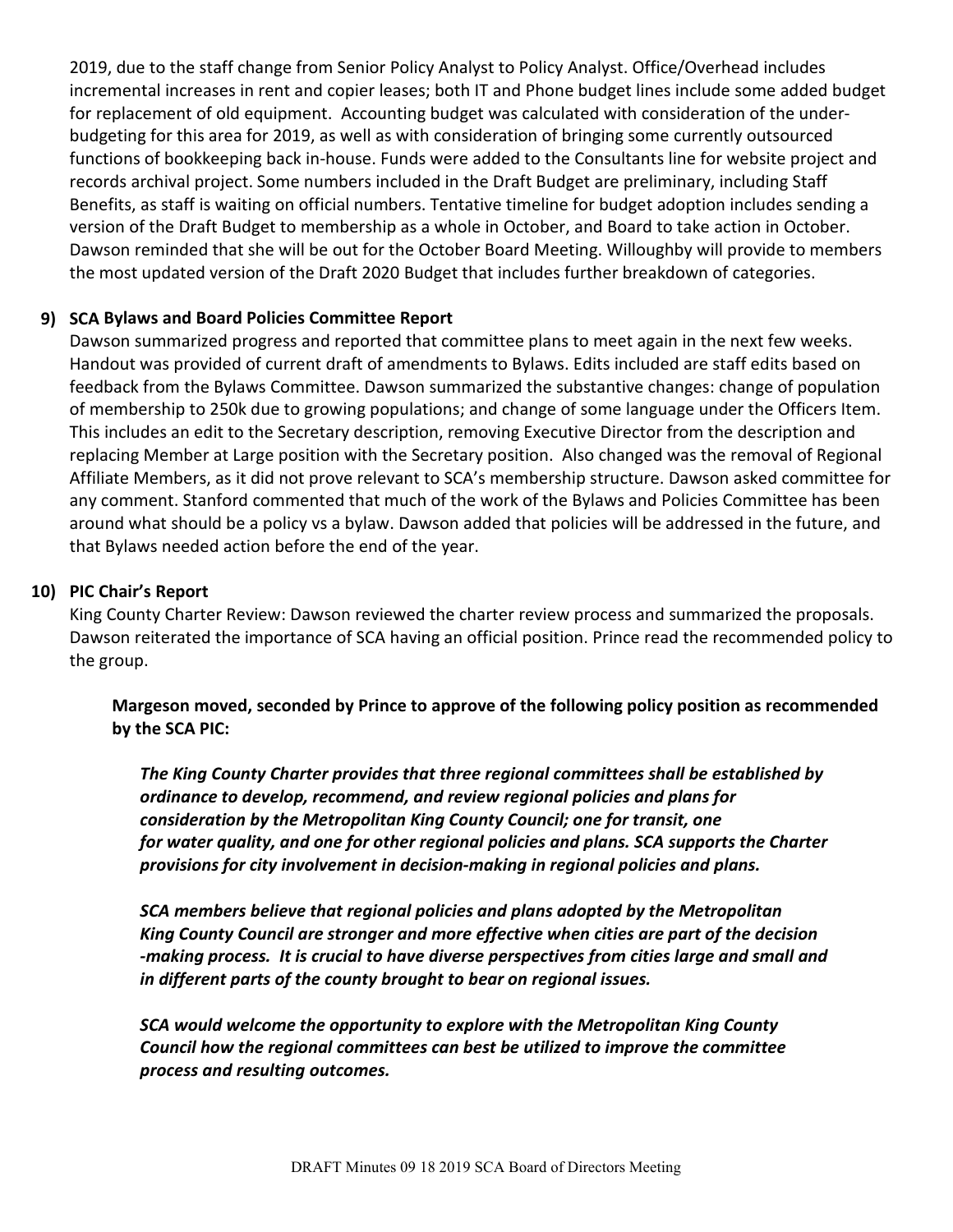## **The motion passed unanimously.**

Dawson stated the agreement of the PIC was that, if a policy statement was recommended to and approved by the SCA board, the policy statement would be communicated to the Charter Review Commission. The Commission is scheduled to meet next on September 25. Delivery in-person would conflict with the SCA networking event. Group agreed that PIC member and Charter Review Committee member Toby Nixon would be asked to deliver the letter on behalf of the Board. President Guier asked for any other questions. There were none.

VISION 2050: Dawson updated members on the discussion at PIC. PIC members expressed unanimous support for the guiding principles discussed at the meeting. She noted that PIC also discussed a letter drafted by King County, and that PIC members had questions and expressed reservations about GMPC members signing onto that letter.

## **Bassett moved, seconded by Ralph, to adopt the following principles on behalf of SCA:**

## **Statement of Guiding Principles Regarding the Update to VISION 2050:**

# 1. **Maximize the benefits of the region's significant investments in high-capacity transit by setting ambitious regional goals for attracting housing and jobs in proximity to this transit.**

Discussion: The Transit Focused Growth alternative analyzed in the DSEIS performed comparably better regionally in modeling potential environmental impacts of 1) air quality and community health; 2) the degree of forecasted climate change; 3) increases in transit use and thus access to jobs; and 4) an increased supply of the moderate-density housing most associated with increasing access to affordability.

The draft Regional Growth Strategy includes an ambitious goal to "attract 65% of the region's residential and 75% of the region's employment growth to high-capacity transit station areas." PSRC has previously affirmed this numerical goal as an aspirational regional statement and not as a standard applied to individual jurisdictions and their station areas and this should be clearly stated in the plan. Implementation of a transit focused strategy should not be one-size-fits-all and significant analysis will be required to determine what can be realistically achieved within individual jurisdictions while promoting improved quality of life.

## 2. **Incorporate policies and regional actions that mitigate displacement risk, ensure equitable outcomes and access to opportunity, and support affordable housing preservation and development most suitable for each city and town across the four-county region.**

Discussion: Because focusing growth near transit emphasizes redevelopment, it also carries a relatively greater risk of displacing existing affordably-priced housing and vulnerable populations. SCA supports the development of effective displacement mitigation tools and strategies for centering equity in regional planning. This work should be supported by the development of a regional housing needs assessment and through direct PSRC technical assistance to develop effective affordable housing goals, strategies, and programs. Providing tools to address affordability is preferable to "top-down" mandates as cities and towns address the region's affordable housing crisis within the constraints of their own local housing markets.

## 3. **Conduct further work by PSRC and member jurisdictions to mutually clarify expectations related to local plan growth targets.**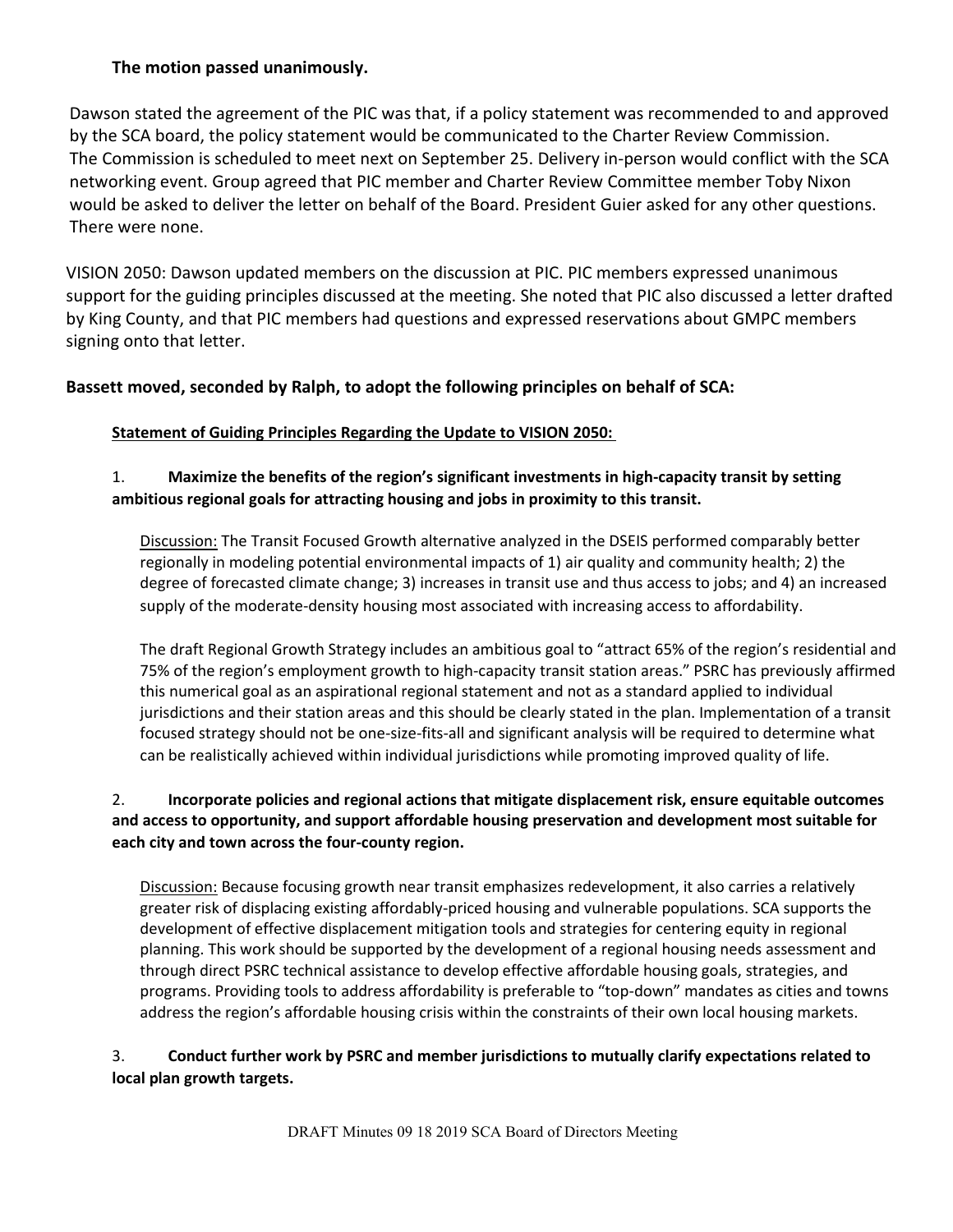Discussion: It is critical to include counties, cities, and towns in a process to transparently set growth targets, and in developing the guidance that PSRC will provide. Local targets must: 1) be based on real-world circumstances; 2) reflect the ability of jurisdictions to provide necessary services and infrastructure; and 4) recognize that market forces often act independent of local policy.

Meeting the goal of encouraging efficient use of urban land requires that the Regional Growth Strategy not be used to set caps on growth when it can be demonstrated that existing or planned infrastructure including access to transit—is available to accommodate that growth.

#### 4. **Provide technical assistance and advocate for resources for cities and towns to implement VISION 2050.**

Discussion: Developing local comprehensive plans is complex and demands significant resources. It is critical that the four-county region advocate for state resources for local planning, necessary infrastructure investments, and provide technical assistance for cities and towns, especially smaller jurisdictions, to effectively implement VISION 2050.

#### **The motion passed unanimously.**

The Board requested that President Guier send a letter to PSRC expressing these principles.

Regarding SCA 2020 Legislative Agenda, Dawson reminded members to meet with legislators and reiterated request for legislative agendas from cities. Dawson reported SCA legislative committee is planning to meet before next meeting of the PIC.

Domestic violence: Dawson summarized updates since last meeting of the Board, noting that 25 cities had submitted participation to date.

Dawson summarized PIC updates on I-976, noting discussion around potential impacts; and Levies and Ballot Measures in King County.

Dawson reported that Pre-PIC workshop on Centering Community was very well-received, and SCA as well as several individual cities were considering additional future training. The next Pre-PIC workshop will be around Toxic Social Media.

Members discussed concerns around the King County Proposed Regional Homelessness Authority. Dawson summarized concerns raised by PIC, and by SCA members in other forums including RPC, and the July 30 forum. While members agreed that there is a regional crisis, they had many questions about the specific proposal, and the proposal to create a new governmental entity. They expressed concerns about role of SCA cities, and the limited role for elected officials in setting policy in the proposal. They noted concerns about separating authority and accountability. Lack of involvement in appointing the board of experts by cities outside Seattle was also noted as a concern. Ability of members to extricate selves from entity should it not perform well was also listed as a concern. Other questions were raised about impacts to cities that did not sign onto the new entity, in terms of policy and funding. SCA members also had questions about what the goals of the new entity would be, and how policy direction would be set. Cities questioned how they could agree to align their efforts with a regional plan, when no regional plan yet existed. The Board shared the concerns and questions raised by PIC.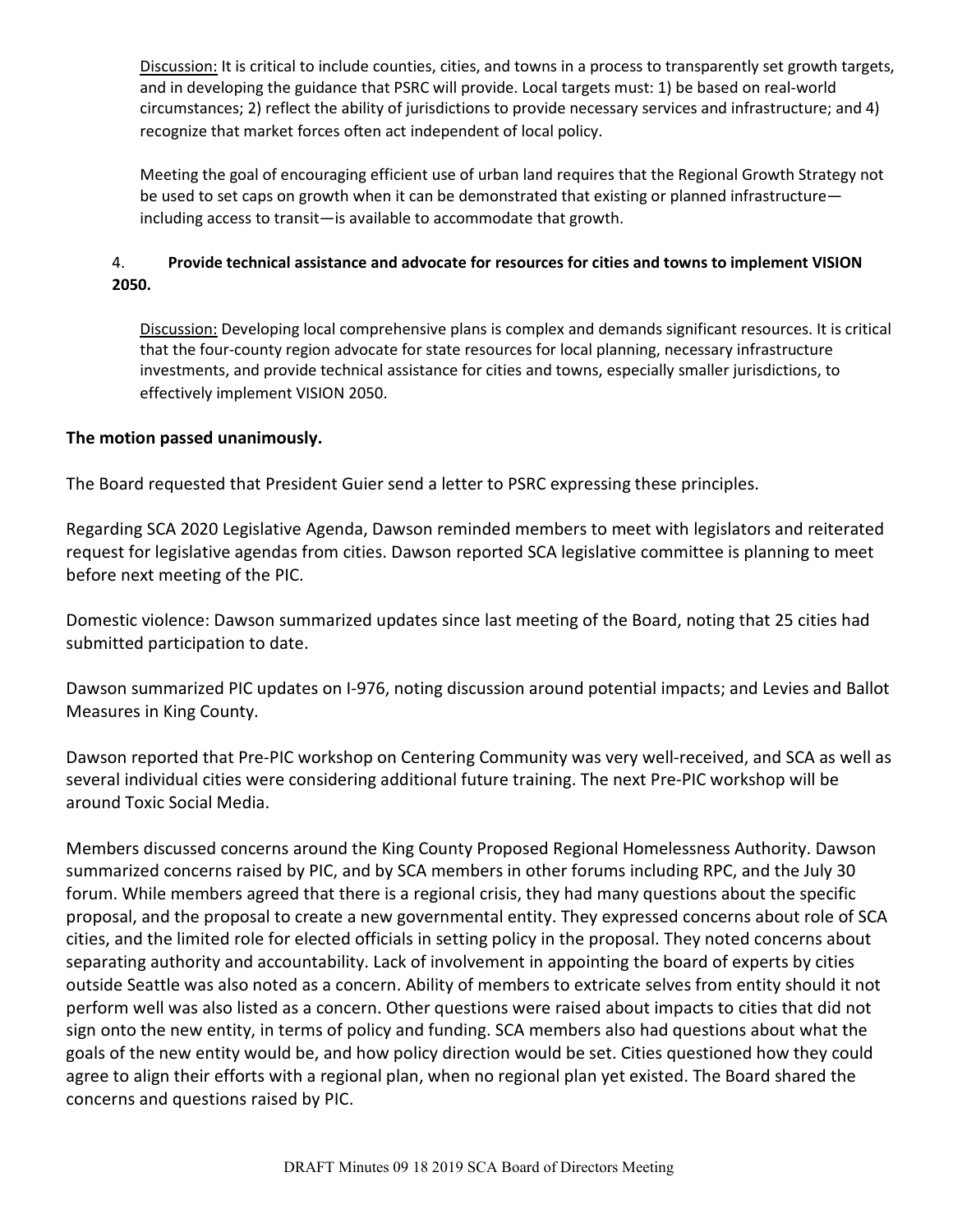Dawson also noted that there were questions about the timing of a vote on the new entity. The County and City of Seattle had expressed intention to act quickly. RPC Chair had noted that he would not rush the matter.

Stanford addressed need for city officials to be involved, that they were accountable to public. Ferrell expressed concerns for advocating for changes to the proposed structure rather than questioning the creation of a new entity at all. He questioned the cost and potential additional bureaucracy, and difficulty of extricating selves from the entity if it was created.

Margeson questioned wisdom of creating a new entity prior to having an agreed upon plan, and goals. He noted that this was a frequent critique of the county.

Prince noted that the City of Seattle and King County appeared to be set on moving ahead with this proposal. He stated that the question was whether cities outside Seattle would be included or not, and it is incumbent on SCA members to advocate for their cities interests.

Ralph noted that it was important for SCA to be engaged in negotiations moving forward, to ensure that city interests are represented. Cities will be impacted by the actions of Seattle and King County.

Backus agreed that it was important for cities to stay involved in negotiations, and for their voices to be heard. Backus noted that initial versions of the proposal would have had no representation for cities outside Seattle. She noted the importance of subregional planning. She noted that the original intention of the proposal (to address a fractured system) was well-intentioned, but that the proposal had additional far reaching implications.

Prince reiterated the need for members to stay engaged and to give feedback to himself, Backus, and Chelminiak to ensure that they were channeling the interests of member cities in ongoing negotiations.

# **11) City Administrator's Report** was waived due to timing.

#### **12) Discussion Items**

Dawson asked that members consider and communicate SCA members retiring who may be potential Member Emeritus.

Dawson reminded members that there will be open seats on the Board for next year, and that members should consider who will be running.

Conversations on Board Retreat and 2019 priorities will be held for discussion at October Board Meeting.

Dawson asked members to continue recruiting attendees for the September 25, 209 Networking Event, and asked that dates for upcoming meetings and events be added to calendars.

#### **13) Upcoming Events/Meetings**

Guier summarized upcoming events and meetings: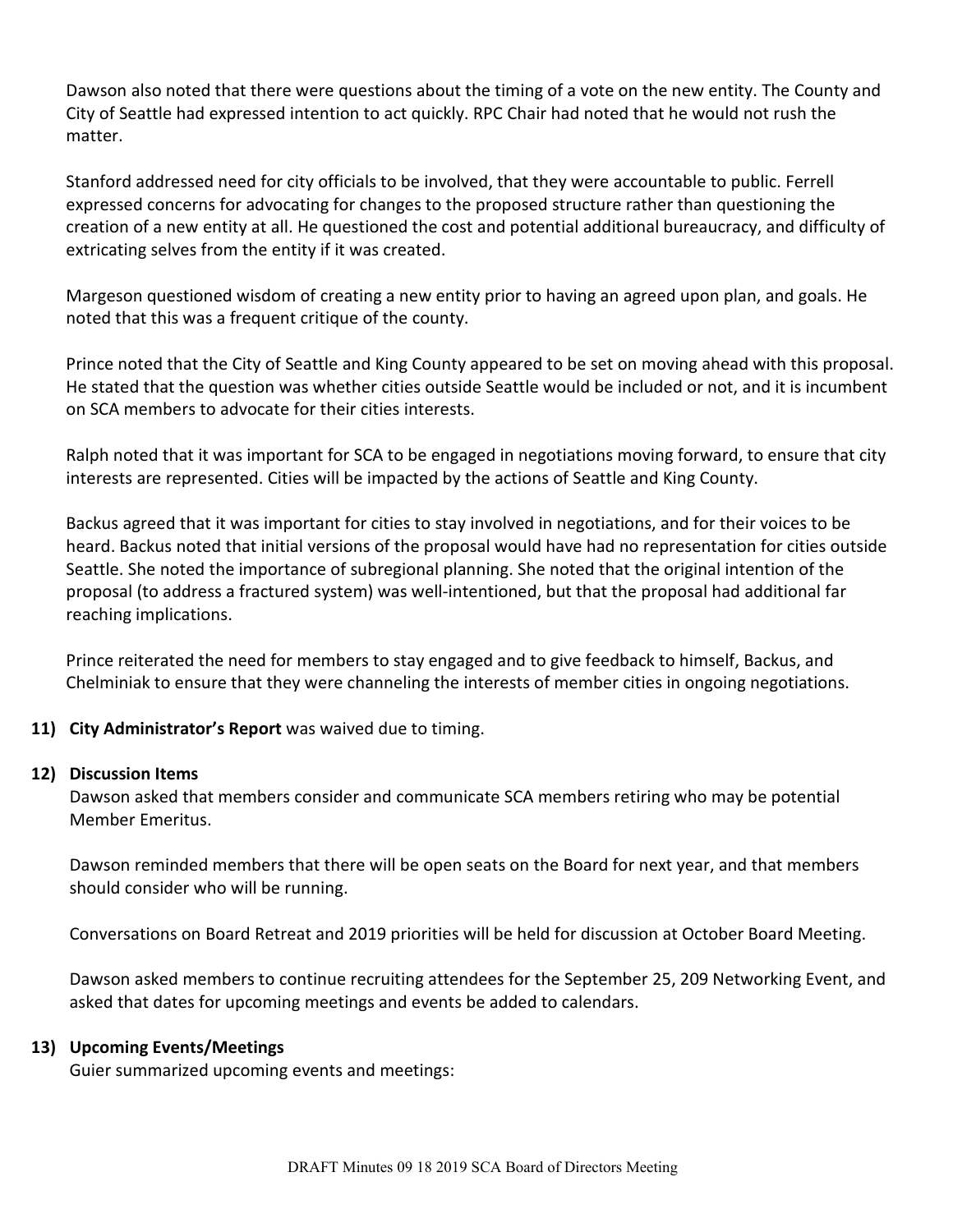- a. SCA Networking Dinner (guest speaker Commissioner of Public Lands Hilary Franz, sponsor Foster Pepper) – Wednesday, September 25, 2019 – 5:30 to 8:00 PM – Embassy Suites Tukwila
- b. SCA Public Issues Committee Wednesday, October 9, 2019 7:00 to 9:00 PM (6:00 PM Pre-PIC Workshop on Social Media) – Renton City Hall
- c. SCA Board Meeting Wednesday, October 16, 2019 10:00 AM noon Renton City Hall
- d. SCA Partner Forum with Seattle/King County Building Trades (topic: Community Workforce Agreements) – Wednesday, October 23, 2019 – 11:30 AM – Local 32, Renton
- e. SCA Networking Dinner (panel of retiring SCA elected officials, sponsor Sound Transit) Wednesday, October 30, 2019 – 5:30 to 8:00 PM – Renton Pavilion and Event Center
- f. SCA Public Issues Committee Wednesday, November 13, 2019 7:00 to 9:00 PM (6:00 PM Pre-PIC Workshop on *Martin v. City of Boise* decision and implications for cities) – Renton City Hall
- g. SCA Board Meeting Wednesday, November 20, 2019 10:00 AM noon Renton City Hall
- h. SCA Partner Forum with CenturyLink (topic: infrastructure and economic development) Thursday, November 21, 2019 - 3:00 PM - location to be determined
- i. SCA Annual Meeting (sponsor Comcast) Wednesday, December 4, 2019 5:30 to 8:00 PM Renton Pavilion and Event Center
- j. SCA Public Issues Committee Wednesday, December 11, 2019 7:00 to 9:00 PM (6:00 PM SCA Board Elections) – Renton City Hall
- k. SCA Board Meeting Wednesday, December 18, 2019 10:00 AM noon Renton City Hall

# **14) For the Good of the Order**

Guier asked for items for the good of the order. Member Ockerlander reported that the City of Duvall will be seeking accounting help.

Hearing none further, this portion of the agenda was closed.

# **15) Adjournment**

Guier adjourned the meeting at 12:19 PM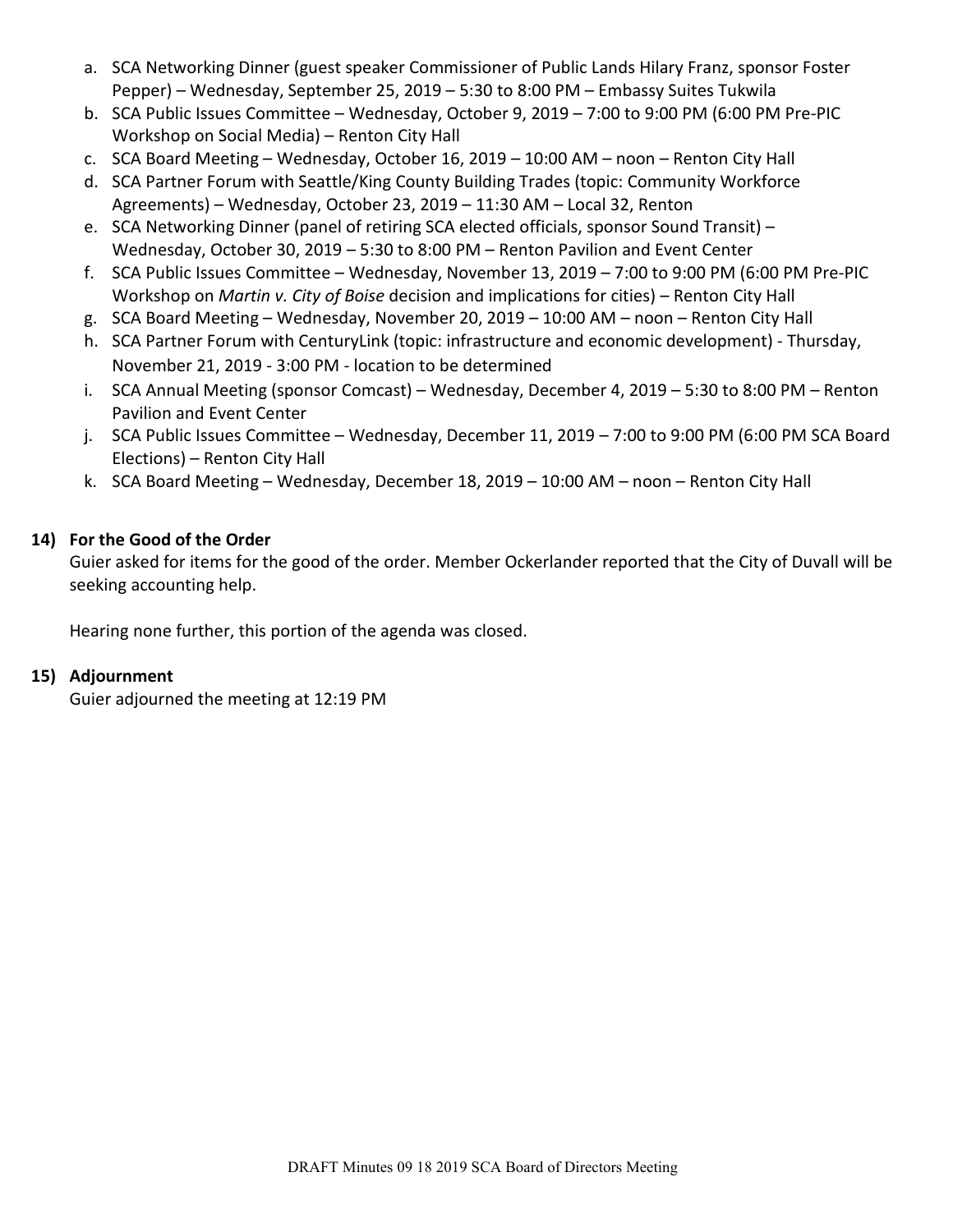

MAYOR'S OFFICE 33325 8th Avenue South Federal Way, WA 98003-6325 (253) 835-2400 *www.cityoffederalway.com* 

*Jim Ferrell, Mayor* 

September 6, 2019

The Honorable Leanne Guier Mayor City of Pacific 100 3rd Ave SE Pacific, WA 98047

Honorable Mayor Guier:

As per our conversation on September 5, 2019, I am following up in writing regarding the press conference that took place on September 4, 2019, at which the Executive Director of our association, two members of our board and additional SCA members were present, along with the Mayor of Seattle and King County Executive.

The proposition discussed at this conference included a leadership structure which suggests a partnership with the Sound Cities Association (SCA), as well as other coordination efforts that include the organization. Due to the overwhelming presence of SCA representatives at this highly publicized event, the appearance was given that SCA has already taken a policy position on this issue and is fully behind this proposition. However, the SCA board has yet to take an official position on the creation of a Regional Homelessness Authority in King County and, to my knowledge, the SCA President, Vice President and I were unaware that this press conference was even taking place.

Furthermore, a meeting regarding filing and disposition standards (FADS) previously scheduled for the same date and time as the press conference in question was rescheduled last week "...due to scheduling conflicts out of our control. .. " A reason was not given for the rescheduling of this meeting, which now appears to have occurred to accommodate this press conference, of which, again, the President, Vice President and I were unaware.

It is truly unfortunate that these events rolled out the way they did and imperative that we evaluate where we are headed as an organization and how we are going to conduct business in the future. The board may very well support this initiative but they have yet to do so.

I am therefore asking that this issue be discussed as an agenda item added to the top of the agenda for our next SCA board meeting on September 18, to ascertain what occurred with regard to this press conference. It is also important that we discuss the establishment of board protocols regarding communication, endorsements and public relations, as well as next steps in addressing the important issue of a proposed Regional Homelessness Authority in King County.

Please note that I have placed this issue on the agenda to be discussed at the September 17 meeting of the Federal Way City Council.

I look forward to working with you, our Executive Director, Vice President and board to address these concerns and move forward in a positive, constructive manner.

Respectfully,

Finell

tim Ferrell Mayor

cc: Deanna Dawson, SCA Executive Director SCA Board Federal Way City Council

DRAFT Minutes 09 18 2019 SCA Board of Directors: Minutes Attachment A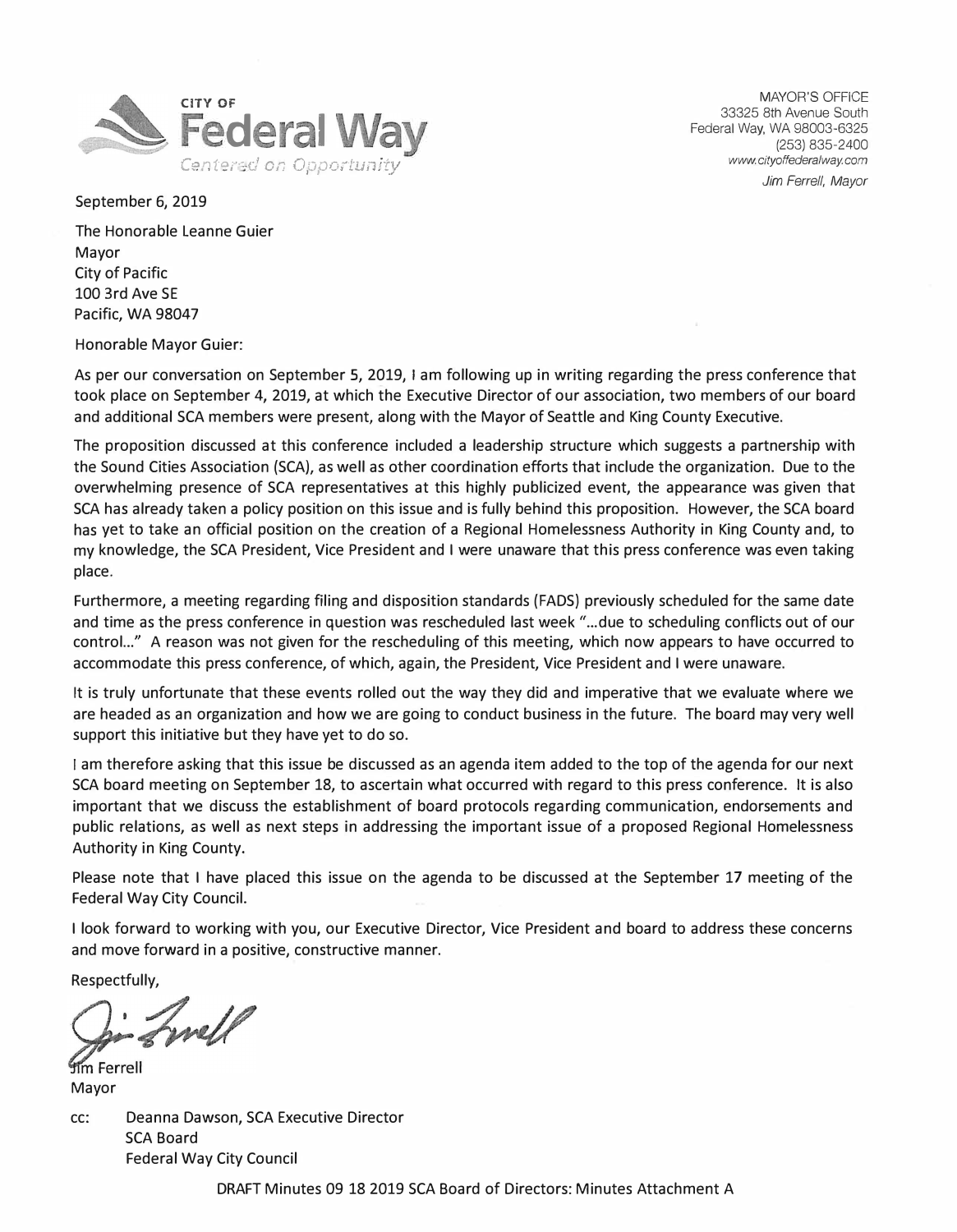

MAYOR'S OFFICE 33325 8th Avenue South Federal Way, WA 98003-6325 (253) 835-2400 *www. cityoffederalway com Jim Ferrell, Mayor* 

September 17, 2019

Honorable King County Executive Dow Constantine Honorable Mayor of Seattle Jenny A. Durkan Honorable Members of the Seattle City Council Honorable Members of the King County Council Honorable King County Mayors

Dear King County Electeds,

At the September 17, 2019 meeting, and with the concurrent approval of the Mayor, the undersigned members of the Federal Way City Council unanimously voted to forward our concerns regarding the proposed King County Regional Homelessness Authority.

On September 4th, the proposal was announced to create a King County Regional Homelessness Authority, a Public Development Authority. This was unveiled at a press conference featuring the King County Executive, the Seattle Mayor, Sound Cities Association (SCA) members and other representatives working on homelessness issues.

It is our understanding that a steering committee·and governing board will oversee the proposed King County Regional Homelessness Authority. The steering committee confirms governing board members and has budget authority. The governing board hires, fires, and reviews performance of an executive director and provides guidance, management and oversite of the King County Regional Homeless Authority.

We are concerned with the lack of notification. We became aware of the press conference via live social media feeds *after the press conference had begun.* Though members of the SCA were present on stage at this press conference, the SCA President, Vice President and Mayor Ferrell, a board member, were not aware of the proposal, though the proposed structure has a role for this organization that represents King County cities.

Due to the overwhelming presence of SCA representatives at this highly publicized event and the inclusion of SCA representation in the governing structure, the appearance was given that SCA had already taken a policy position on this issue and is fully behind this proposition. However, at the time, the SCA board and Public Issues Committee had yet to take an official position on the creation of a Regional Homelessness Authority in King County.

We are also concerned with the absence of collaboration on an initiative regarding one of the significant issues facing our region. The proposal includes a Charter authorizing the creation of a new Public Development Authority (PDA) and an lnterlocal Agreement (ILA). Our city did not have input on the Charter nor the ILA, a critical mechanism for cities to participate. Prior to the press conference, the drafts of the Charter and lnterlocal Agreement had not been officially shared with the City of Federal Way. In addition, representation of King County cities appears to be disproportionate.

In summary, the proposed creation of an agency as large and encompassing as a Public Development Authority occurred without consultation, especially regarding the critical area of how other King County cities would be represented. The appropriate representation of the unique needs of cities in the proposed governing board and steering committee structure is essential.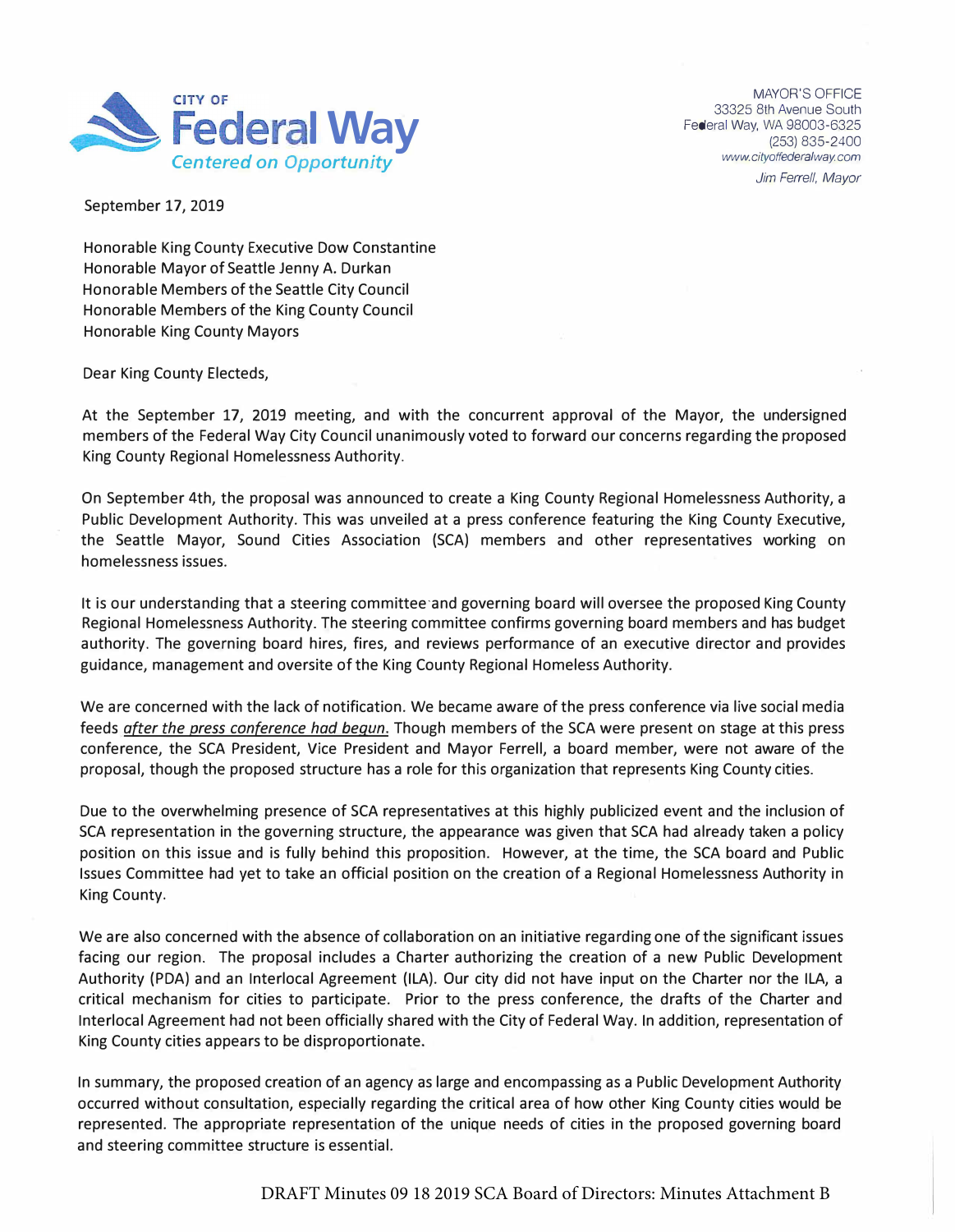We are sharing this letter with Mayors of all cities in King County. We look forward to a dialogue as this initiative moves forward.

Sincerely,

Mayor Jim Ferrell

Coun ssefa-Dawson

Counc her ang Tran

Councilmember<sup>1</sup>Martin Moore

cc: SCA Board of Directors

Honda

Deputy Mayor Susan Honda

Councilmember Jesse Johnson

Councilmember Mark Koppang

Councilmember Dini Duclos